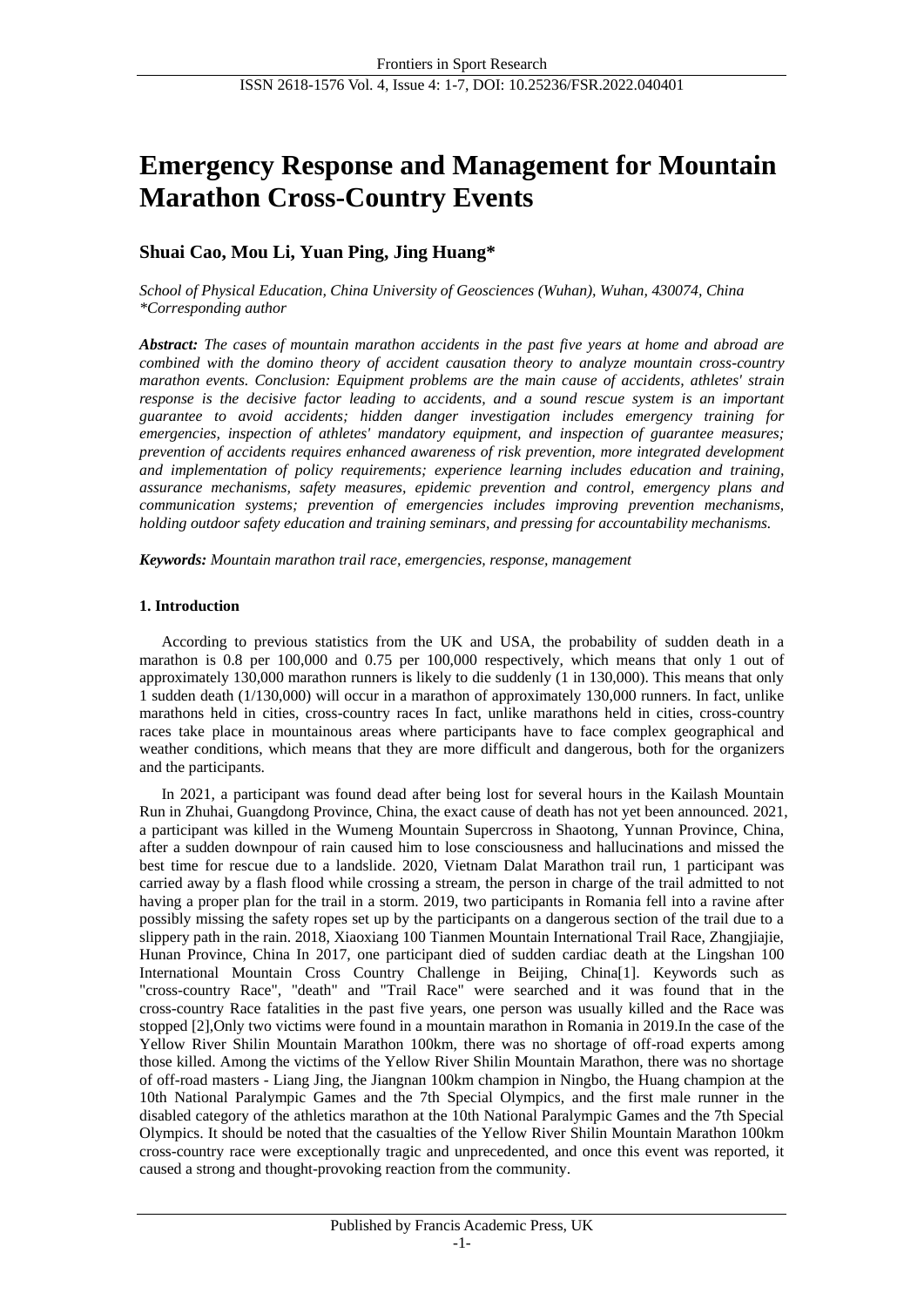After reviewing the literature, we found that most of the previous studies have focused on accident analysis in the field of outdoor sports, but there are few studies on accident analysis with mountain marathon as the main subject. Therefore, this paper uses the accident tree analysis method to establish a mountain marathon accident tree analysis model based on the cases of mountain marathon accidents in the past five years at home and abroad, and invokes the accident causation theory to develop the characteristics, causes, potential hazards, lessons learned, response and management of mountain marathon accidents, hoping to provide some guidance for the response and management of mountain marathon accidents.

#### **2. Features of the Mountain marathon**

The mountain marathon has the characteristics of an extreme sport, which is very challenging and exciting in the race. However, it shows the characteristics of suddenness, objectivity, uncertainty and real time in the development process.

#### *2.1 Suddenness*

Mountain marathons are inherently challenging and unknown when they are run in the wild. Athletes who are not careful about slipping on their feet during their journey can easily cause sports injuries, ranging from skin abrasions to joint sprains or fractures, or even falls into gullies. The danger can occur at great discretion, perhaps on a rough hill climb, or on a flat road. The suddenness of the injury is the most common feature of mountain marathons, as it occurs without warning, often in a matter of seconds [3].

#### *2.2 Uncertainty*

The possibility of an accident in any sport has a certain objective existence. In disciplines such as economics or insurance, risk is defined as the possibility of an event causing damage or injury. Sporting risk is the possibility and uncertainty of causing injury in sport. In the case of a mountain marathon, it can be greatly affected by weather, road conditions and wildlife. The physical condition of the athletes during the race is also a contributing factor that cannot be ignored.

#### *2.3 The unknown*

The many factors that influence mountain marathons, combined with the presence of potentially unknowable influences, make the timing, location and form of mountain marathon incidents highly uncertain. However, it is possible to reduce this uncertainty through the scientific organization and management of the event.

#### *2.4 Hazards*

In the event of danger in a mountain marathon, athletes are likely to be at risk of broken bones and disability, or even death. In the light of this, they may not be able to compete for a period of time, or they may lose their lives, and this can also be traumatic for the event organizers, and the industry as a whole.

#### *2.5 Real time*

Large-scale mountain marathon events often have great attention and radiation, their events will be shown in the way of live or broadcast, if an accident occurs, will be quickly known by all parties, will cause great impact and loss to the organisers.

#### **3. Causes of accidents in mountain marathons**

By analyzing the accidents in mountain marathons in the past five years, we have established an accident analysis chart for mountain marathons, as shown in Figure 1. From Figure 1, it is easy to find that mountain marathon accidents are caused by a variety of factors, any one of which can lead to a major accident. Further analysis shows that the lack of equipment, ageing and sudden changes in the environment are the main causes of accidents, the response of the athletes is a decisive factor in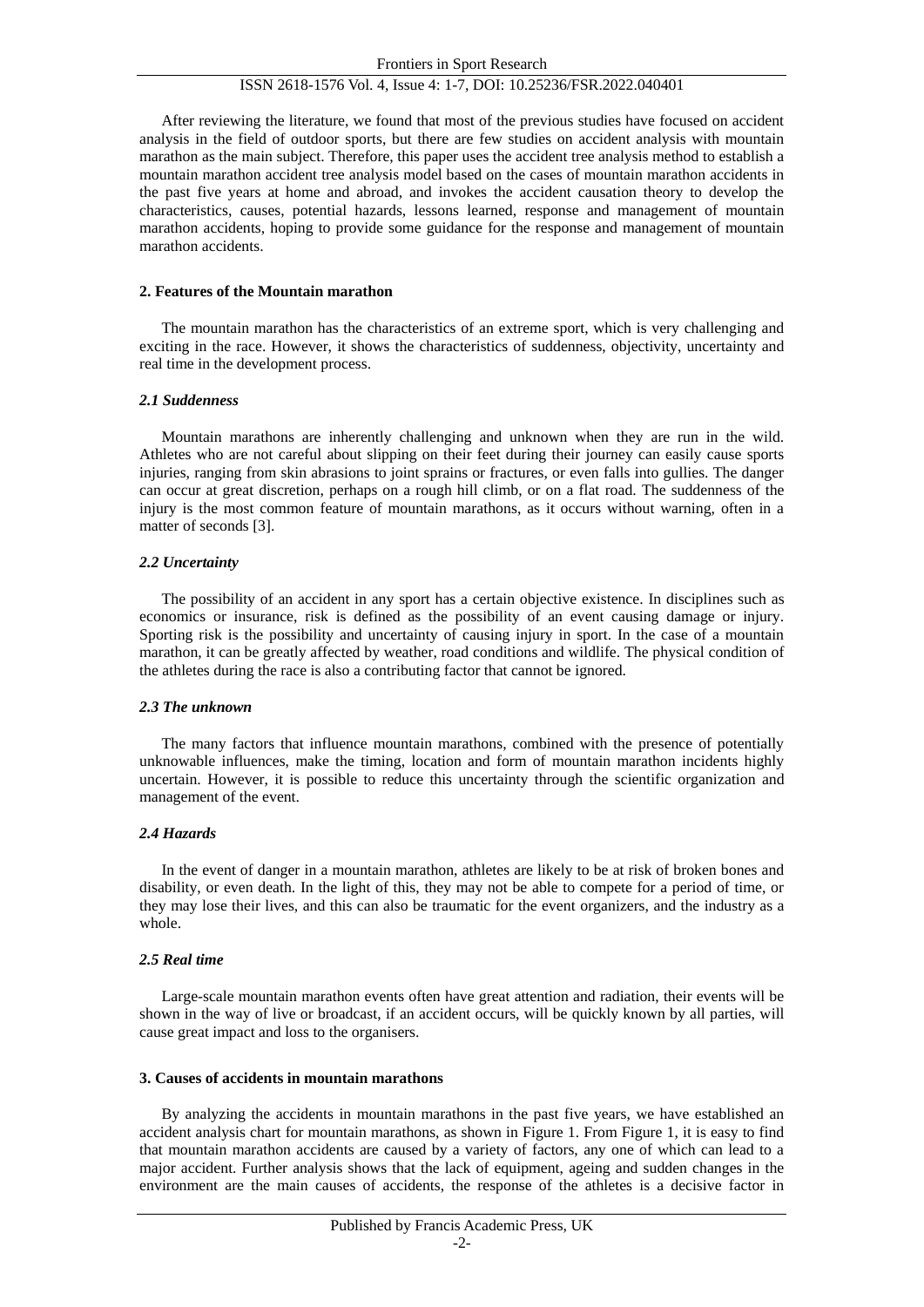whether an accident can occur, and a sound rescue system is an important safeguard to avoid accidents.



*Figure 1: Mountain Marathon Incident Map*

Through the domino theory of accident causation, accidents occur due to the unsafe behavior of athletes, which is caused by the shortcomings of athletes, which originate from the unstable natural environment. According to the accident tree analysis diagram, the occurrence of accidents in mountain marathons can be divided into four aspects: human factors, environmental factors, equipment factors and rescue factors according to the theory of "human, environment, equipment and rescue", among which human factors include athletes' inexperience, wrong judgements and blind confidence; environmental factors include mudslides, freezing rain, flash floods and other environmental factors include natural disasters such as mudslides, freezing rain and flash floods; equipment factors include the ageing and lack of equipment; and rescue factors are the absence or inadequacy of a rescue system.

By combining the "human, environmental, equipment and rescue" factors with the domino theory, the interrelationship between the causal factors is further analysed as shown in Figure 2. The environmental and equipment factors are the triggers for accidents, while the human factor is the fundamental factor that causes accidents. The rescue factor is the final guarantee to avoid accidents and is also an indirect factor that leads to accidents, and the degree of perfection of the rescue team will determine whether an accident can occur [4-7]. In terms of the degree of risk, the environmental factors are much more dangerous than the equipment factors, therefore, the environmental factors will be the first precautionary indicator and the equipment factors, the second precautionary indicator.



*Figure 2: Diagram of the relationship between the causal factors of an accident*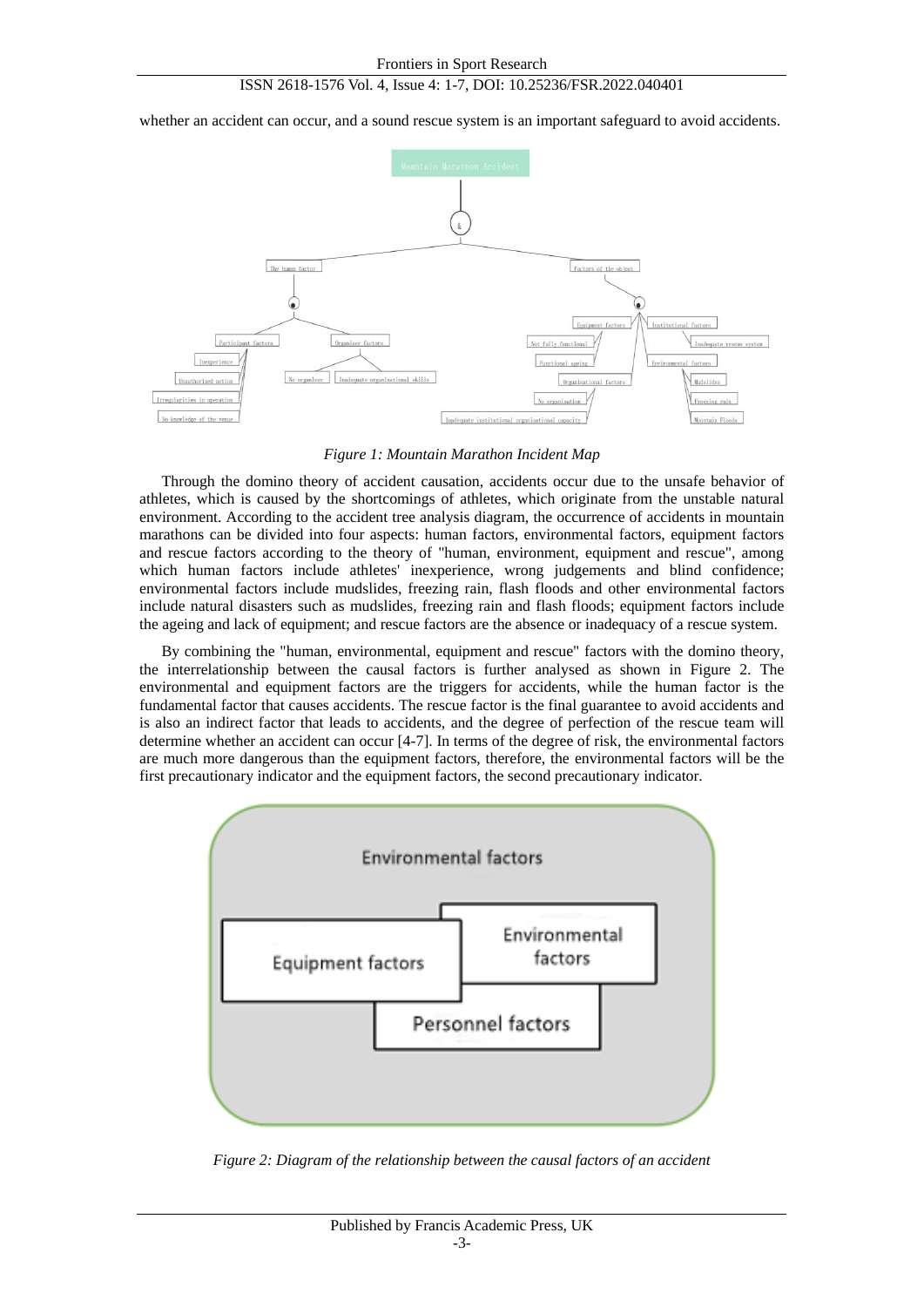

 *(Data from the official website of Gansu Provincial People's Government)*

*Figure 3: Body temperature map of participating athletes*

For a specific analysis of the Gansu Baiyin Mountain Marathon accident, the 100km cross-country route had the largest elevation climb from punching point 2 to punching point 3, performing from 1347m to 2230m, and obviously the most difficult section. On the day of the incident, the sky environment was relatively harsh, with a minimum temperature drop of  $4 - 8$ °C in Jingtai County, a temperature of  $4 - 16\degree C$ , a maximum wind force of  $7 - 8$ , and  $0.2 - 7.2$  mm of precipitation, which mainly occurred between 11:00 and 14:00 [8]. As a result, the sudden change in temperature, thin clothing and the failure of the organizers to terminate the race in time were the various factors that led to the death of some participants due to acute hypothermia. The body temperature map of the athletes competing in the race, as shown in Figure 3, was therefore a public safety liability incident that resulted in significant injuries and deaths due to poor organizational management and unprofessional operational execution of the event under the influence of severe weather.

Secondly, according to the domino theory of accident causation, the accident was caused by the athlete's unsafe behavior, which was caused by the athlete's shortcomings and mistakes, and the athlete's shortcomings and mistakes were caused by bad natural weather. The "people, environment, facilities and rescue" theory suggests that at least three factors contributed to the accident: firstly, the lack of warmth in the athlete's equipment; secondly, the inclement weather of freezing rain and plummeting temperatures; and thirdly, the lack of shelter in the high altitude section of the rescue system to keep out the wind and cold, and the lack of a shelter to protect the athlete from the elements. After the athletes sent out a distress signal, there was a lack of fast and mobile rescue teams; iv. The athletes lacked experience and did not terminate their exit from the race or the descent. As a result, irreversible and serious accidents were caused.

#### **4. Mountain marathon hazard checklist**

In order to reduce the occurrence of accidents, a list of potential hazards in the mountain marathon accident tree analysis is listed out accordingly. The first is the inspection of athletes, mainly including physical examination pre-race safety education athletic ethics inspection emergency response training, etc.[9]; the second is the inspection of the necessary equipment, mainly including athletes to protect themselves from cold, sun, bleeding, distress and other items, mainly including thermal blankets, rashers, down jackets, bandages, band-aids, mobile phones and other items; the third is the inspection of safeguards such as supply stations, whether the setting of shelters is adequate, whether rescue teams The third is to check the security measures such as supply stations, whether the shelters are adequately set up and whether the rescue team is complete.

#### **5. Lessons from the mountain marathon accident**

#### *5.1 Enhance awareness of risk prevention*

The concept of "two firsts" is not firmly established, and the awareness of preventing and resolving risks is not strong [10-11]. The government and relevant city and county departments are not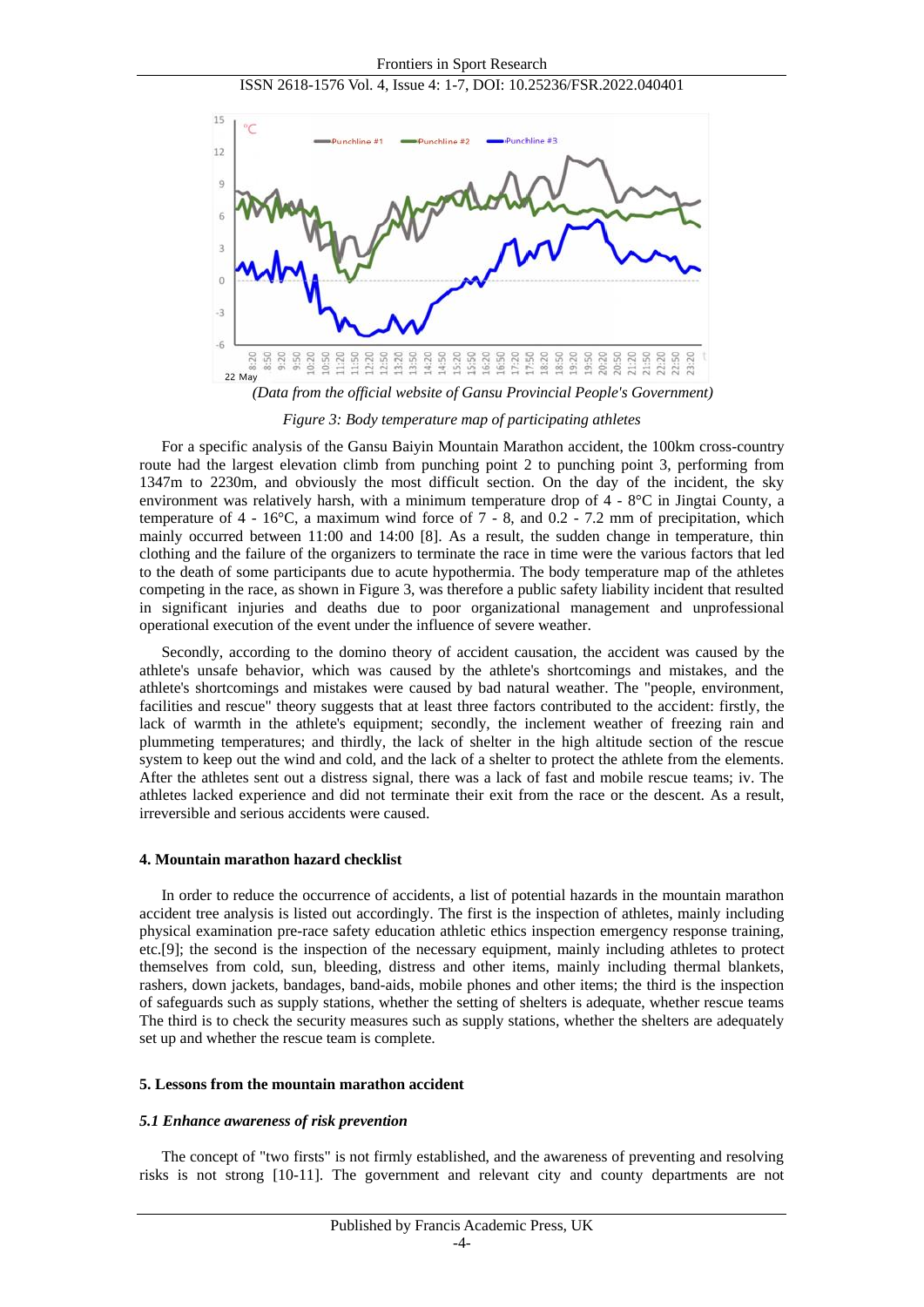sufficiently aware of the potential safety risks of such extreme sports as cross-country races, and the lack of risk assessment, imperfect prevention and response plans, and failure to guard the gates are the causes of casualties.

## *5.2 Increase integrated development efforts*

The relevant departments show how to achieve safe development of new industries and new sectors, and the follow-up of safety measures is not timely. The role of mass sporting events such as the 100km cross-country race in promoting local characteristics and building a tourism brand has been taken more seriously, neglecting safety as the most basic element and guarantee, without putting "safety first" into practice, and the overall level of safety development needs to be improved.

## *5.3 Implementing policy requirements*

The sports authorities have failed to fully implement the reform policy of "decentralisation"[12] and have "let go" of larger sports activities, which has led to a series of cross-country races with loopholes in safety, distress information, rescue search and other important parts. Therefore, it is imperative that sports-related authorities learn from the lessons and put the relevant policies and regulations into practice.

#### **6. Response to emergencies in mountain marathons**

## *6.1 Prevention aspects*

## *6.1.1 Education and training*

Organizing associations and sports management centers should strengthen skills and safety prevention training for organizers and practitioners of sporting events to improve the level of the event. Secondly, for the participating athletes to cultivate a good concept of honour, through conducting lectures, showing video educational clips and other ways, the mountain marathon risk identification, risk assessment and risk response knowledge for all athletes to master, to improve the athletes' ability to deal with risks.

## *6.1.2 Safeguarding mechanisms*

Organizers of sporting events should put safeguards in place before the event is held, for example, they should establish a complete safeguarding mechanism for sporting events in conjunction with departments such as health and hygiene, emergency management, public security, communications and meteorology to improve the level of service safeguards for the event.

## *6.1.3 Safety measures*

The organizers of sporting events should employ professional and technical staff to scrutinise the venue, equipment and facilities, and to check safety, communication, traffic, food and fire safety measures to ensure that emergencies can be dealt with decisively and in a timely manner. At the same time, a "meltdown" mechanism should be implemented to stop the event in time if conditions are not suitable for the event to continue.

## *6.1.4 Epidemic prevention and control*

Under the strict implementation of the requirements of the Party Central Committee and the State Council on epidemic prevention and control, a thorough prevention and control plan will be formulated, such as: the event staff and athletes must present the "three possessions" before entering the competition area, i.e. the health code green code, the green travel card, and the 48-hour nucleic acid test report before boarding, and at the same time, a thorough contingency plan will be formulated.

## *6.2 Safeguarding aspects*

## *6.2.1 Contingency planning*

According to the setting of the difficulty of the route, the simulation of possible risks in the early stage of the competition, the establishment of the corresponding emergency plan [9]. It should include a comprehensive emergency organization and management command system, a strong emergency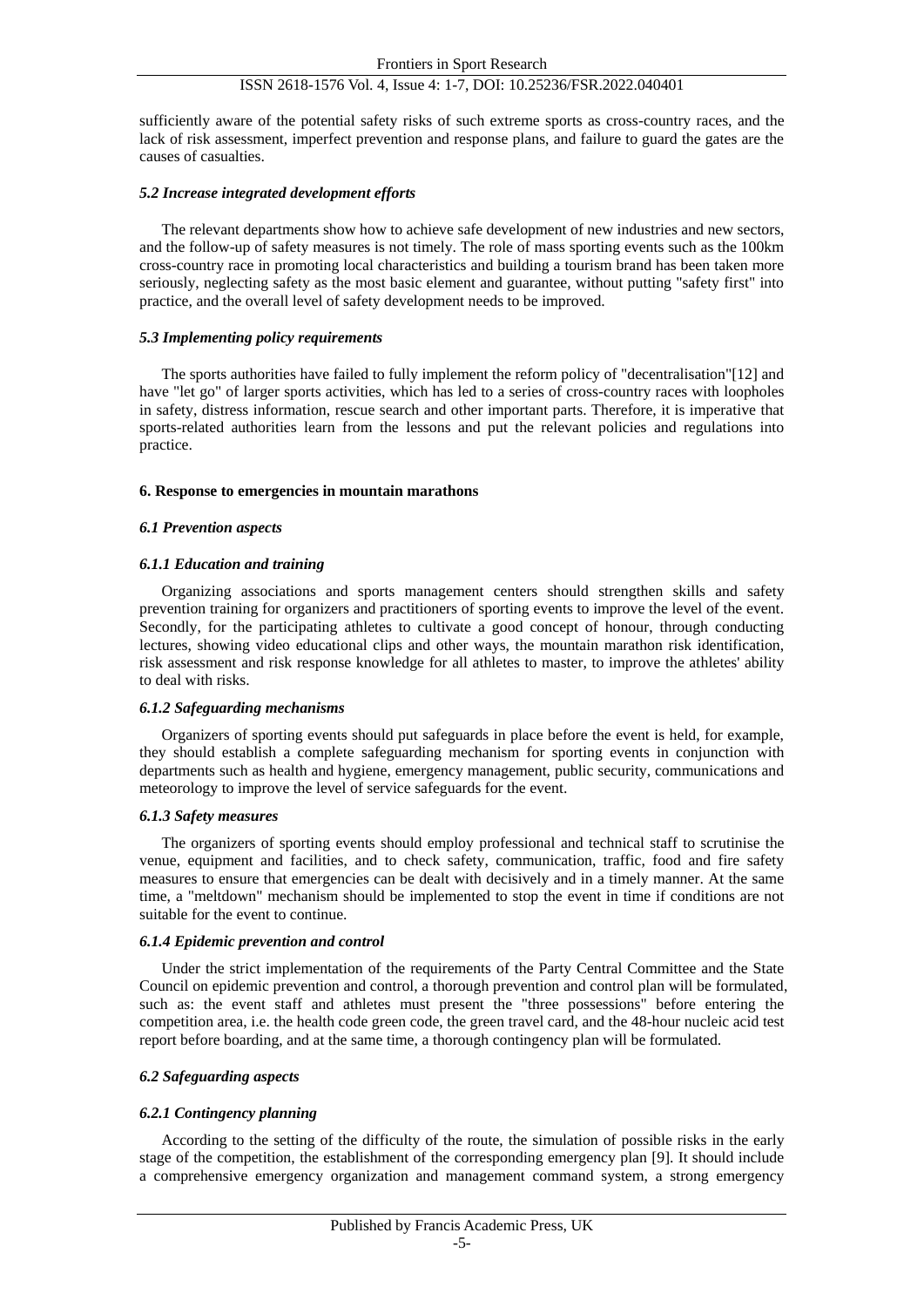rescue and protection system, an integrated and coordinated, responsive mutual support system and a comprehensive rescue and emergency team.

#### *6.2.2 Communication system*

As the mountain marathon race route is set up to be many tens of kilometers long, in the event of danger, reliable communication is a prerequisite to ensure the implementation of rescue, therefore, communication base station facilities should be set up in advance to ensure that distress calls made by each team member when equipped with a fully charged mobile phone are unimpeded and also show the real-time positioning of each team member.

#### *6.2.3 Replenishment stations and refuges*

The corresponding number of supply stations is set according to the difficulty level of the route to ensure that athletes can receive timely energy replenishment during the stages of the route where the difficulty factor is high and physical exertion is high. At the same time, especially in highland areas, due to the rapid climate change and low temperatures, it is important to set up an adequate number of shelters in case of emergency.

#### *6.2.4 Rescue*

Upon receipt of a rescue call, the corresponding emergency plan is activated according to the level of risk. Under unified command, the rescue team rushes to the scene in the shortest possible time, quickly starts rescue work and keeps the command team informed of the scene.

#### *6.2.5 Medical system*

Between the stations, there is a need to increase the number of AP points (emergency first aid points) for the course where there is a risk or according to the course requirements, where in the safety recommendations of the International Trail Running Association, there is a requirement for at least two people to have an emergency first aid point in order to support the whole medical system. At the same time, there will be a number of AP points between the two CP points, so that the AP points in different places can be deployed in a rational way, for example by increasing the density in the second half of the race.

#### **7. Management of prevention of emergencies in mountain marathons**

In order to further regulate the conduct of sports events, to ensure that sports events are conducted in a safe and orderly and civilized manner and to create a civilized and orderly competition environment, both macro and micro perspectives should be addressed.

#### *7.1 From a macro perspective*

Governments at all levels and relevant departments should strictly follow the State Council's Regulations on the Safety Management of Large-scale Mass Events[13] and establish a perfect prevention, supervision and precautionary mechanism for large-scale sports events, always judging the organization of events, guiding public opinion on events, controlling the order of athletes' competitions, and decisively taking emergency plans if special circumstances arise.

Each regional mountaineering association initiates an annual outdoor safety education and training programme and regularly organizes a series of activities such as safety education lectures and outdoor professional skills training to guide outdoor sports enthusiasts to pay attention to and focus on outdoor safety and to further strengthen their safety awareness and outdoor risk prevention capabilities in order to prevent outdoor safety accidents from occurring.

Sports-related departments should formulate a system for the management of the conduct of the field, and establish the basic principle of "who is in charge, who supervises" and "who does the work, who is responsible" for the management of the conduct of the sports field. The accountability mechanism should be done at all levels of control and responsibility [14].

When organising outdoor events, organizers should follow the principle of "whoever organises (undertakes) the event is responsible", take into account the extreme weather, emergencies and other types of safety risks in the actual venue, study effective preventive measures, formulate targeted prevention and control plans, and follow the "one race In accordance with the requirements of "one strategy", safety strategies and emergency plans are formulated respectively.